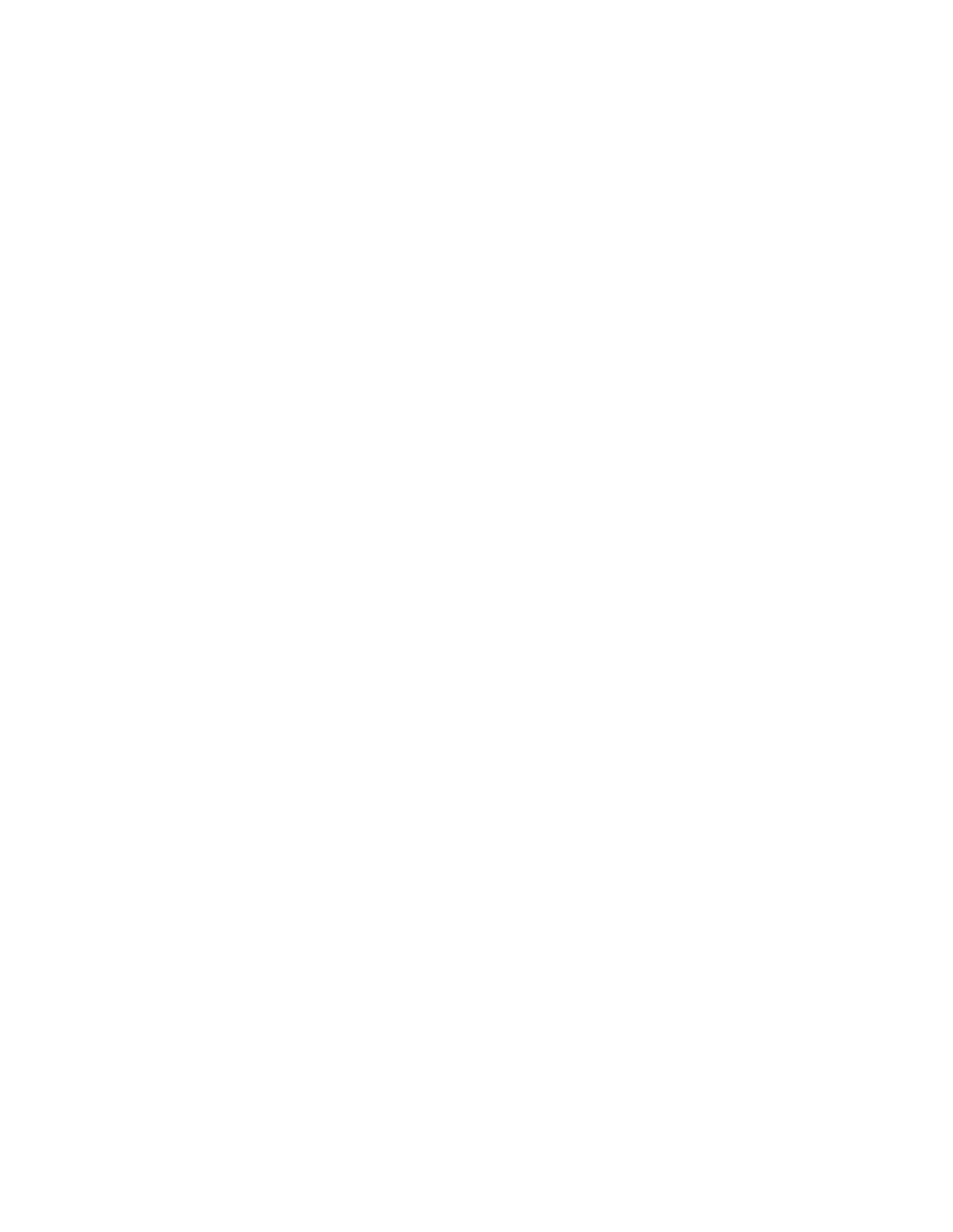**Business Plan**

# **Your Business Name**

**Owners** 

Address City, ST ZIP Code Telephone Fax E-Mail

Date: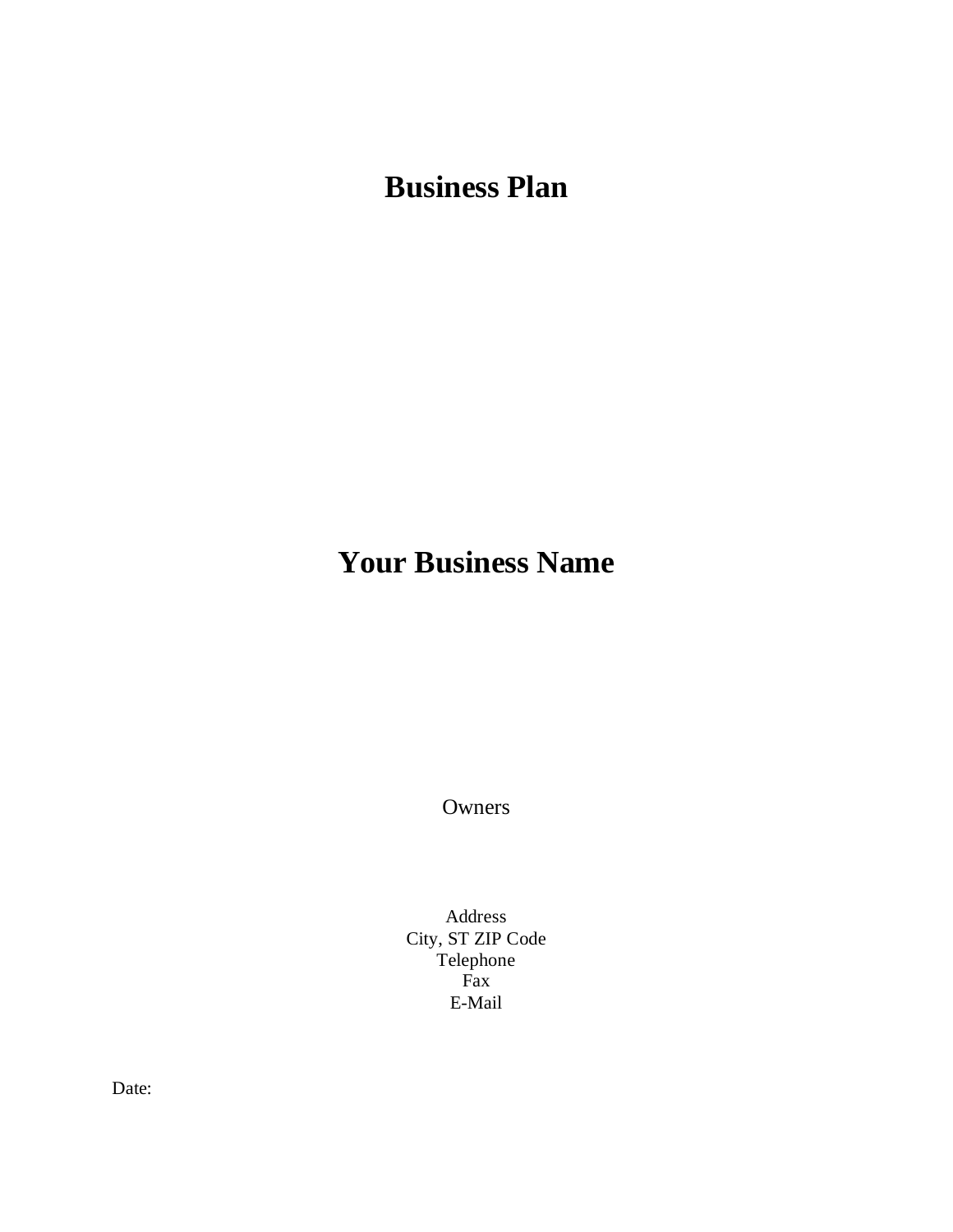

## **II. Executive Summary**

#### **Write this section last.**

We suggest that you make it **one page long; two pages max**.

Include everything that you would cover in a five-minute interview.

Explain the fundamentals of the proposed business:

- What is your product (its benefits and features)?
- Who is your target customer?
- Why will they choose your products?
- Why will you succeed in this business?
- What do you think the future holds for your business and your industry?
- Who are the owners and how is their background relevant to this business?

Make it enthusiastic, professional, complete, and concise.

If applying for a loan, state clearly how much you want, precisely how you are going to use it, and how the money will make your business more profitable, thereby ensuring repayment.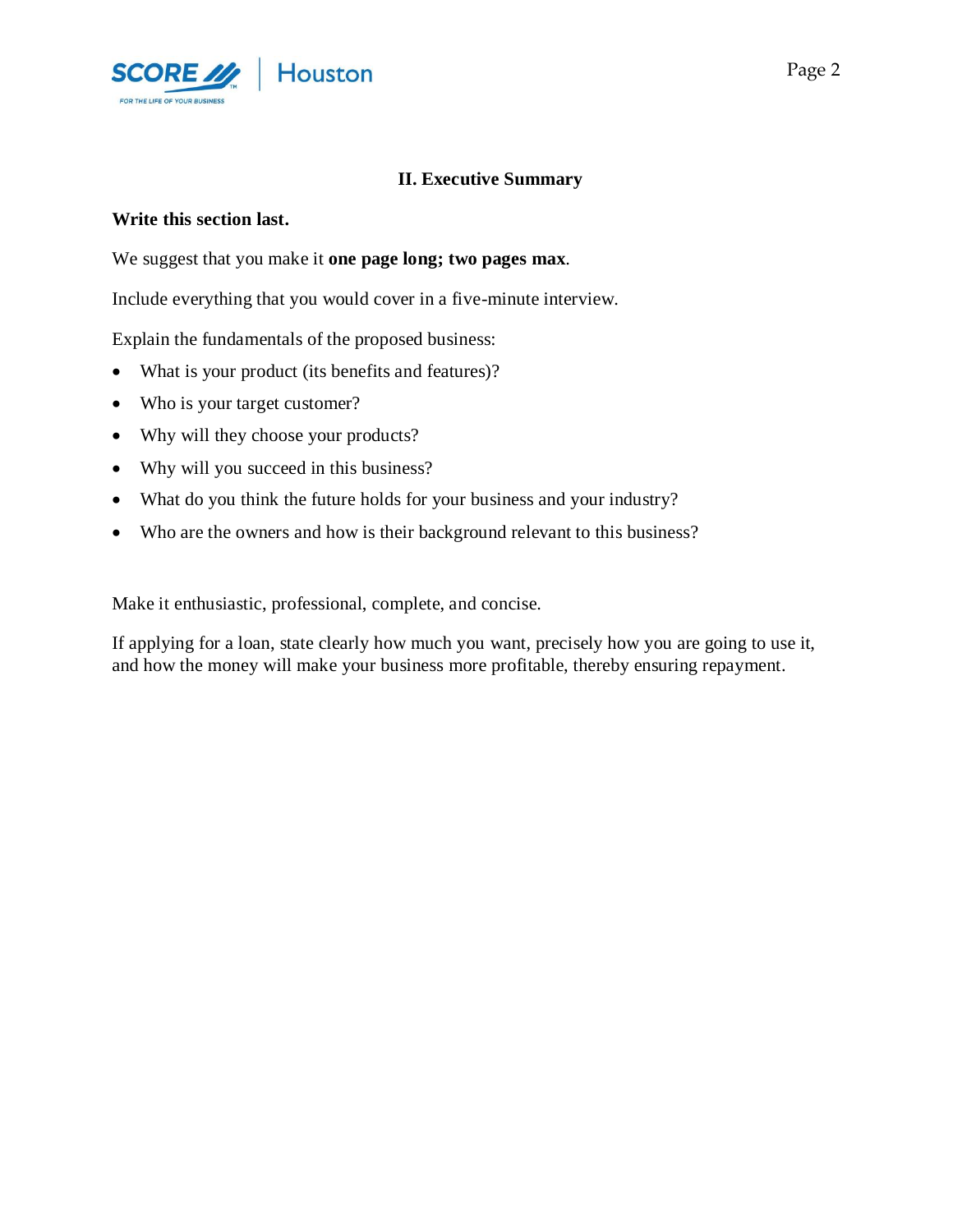

## **III. Table of Contents**

| I.   | <b>Cover Sheet</b>                                                                                     | 1                       |
|------|--------------------------------------------------------------------------------------------------------|-------------------------|
| П.   | <b>Executive Summary</b>                                                                               | $\boldsymbol{2}$        |
| III. | <b>Table of Contents</b>                                                                               | $\overline{\mathbf{3}}$ |
| IV.  | <b>The Business</b>                                                                                    |                         |
|      | Overview, Mission and Goals                                                                            | $\overline{4}$          |
|      | Legal Structure                                                                                        |                         |
|      | Ownership                                                                                              | 4                       |
|      | Management & Organization                                                                              | 4                       |
|      | Optional Sections (Facilities, Intellectual Property, Company History,<br>$etc.$ )                     | 4                       |
| V.   | <b>Marketing</b>                                                                                       |                         |
|      | <b>Product Description</b>                                                                             | 5                       |
|      | <b>Industry Description:</b>                                                                           | 5                       |
|      | Your Niche                                                                                             | 5                       |
|      | Your competitive advantage                                                                             | 5                       |
|      | <b>Marketing Strategies</b><br>(Selling & Distribution Channels; Location; Pricing; Buying; Promotion) | 6                       |
|      | <b>Sales Forecast</b>                                                                                  | $\overline{7}$          |
| VI.  | <b>Financial Data</b>                                                                                  |                         |
|      | Start-up Costs and Capital Equipment List                                                              | 8                       |
|      | Sources and Applications of Funding                                                                    | 8                       |
|      | <b>Cash Flow Projections</b>                                                                           | $9 - 10$                |
|      | Optional Sections - Balance Sheet, Income Statement)                                                   |                         |
| VII. | <b>Supporting Documents</b>                                                                            | 11                      |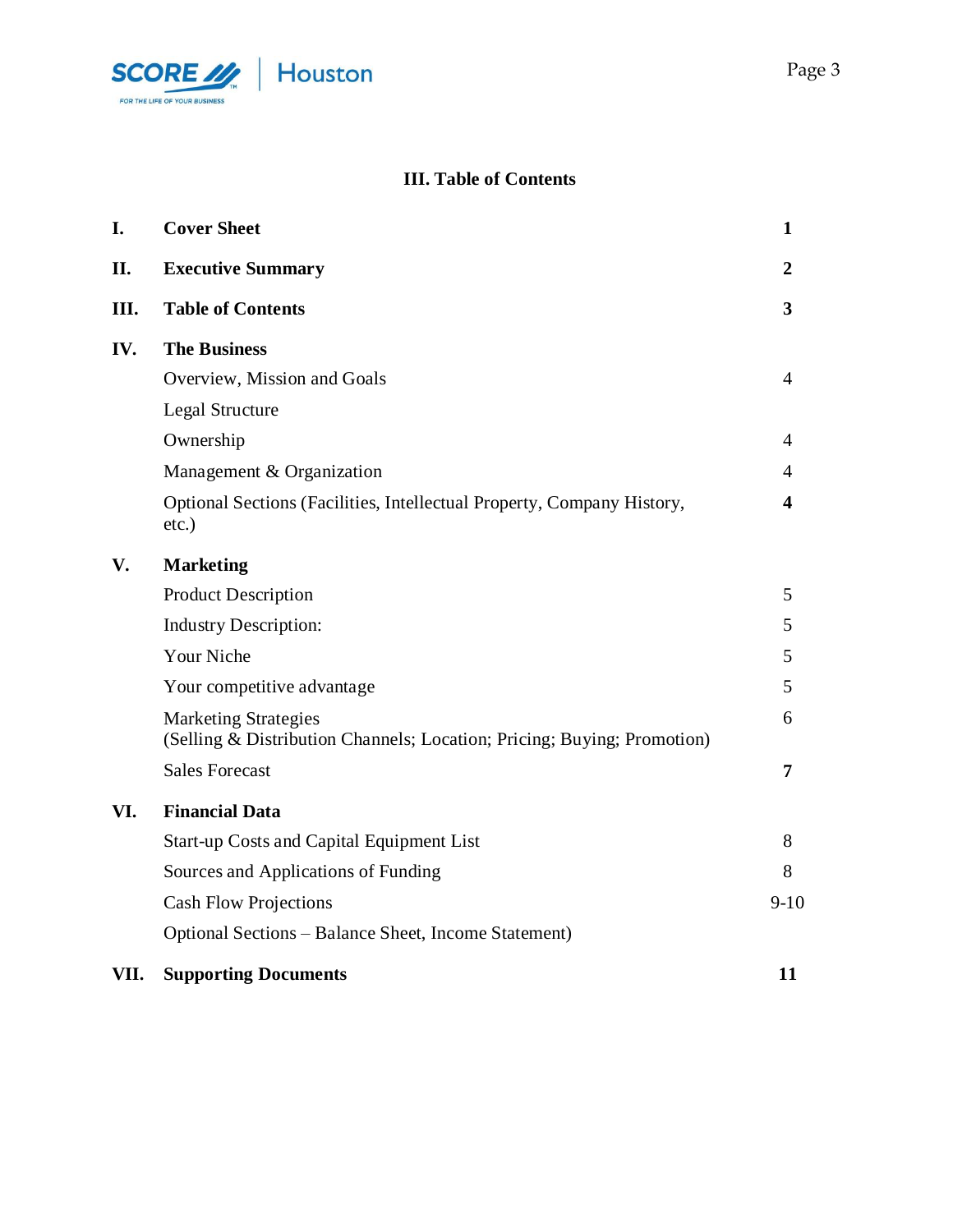

## **IV. The Business**

## **Overview**:

- What business will you be in? What will you do?
- To whom will you market your products?
- What is important to you in business?
- What is your competitive advantage (your most important company strengths and core competencies)
- What background experience, skills, and strengths do you personally bring to this new venture?
- What are your plans for the future of the business? Growth? If so, at what rate and how will you achieve it?

**What is your Mission**: What is your reason for being and your guiding principles (Explain in 30 words or less)

**What are your Goals and Objectives?:** Goals are destination - where you want your business to be? Objectives are measurable sign posts; e.g., annual sales targets or some specific measures of customer satisfaction).

**What Legal form of ownership have you selected?** Examples: Sole proprietor, Partnership, Corporation, Limited liability corporation (LLC)? Why have you selected this form?

**Who will be the Owners;** What experience do those persons bring to the business?

Who will **manage the business** on a day-to-day basis? How are they **organized**? What experience do those persons bring to the business?

## **Optional Sections**

- **Personnel:** Number of employees; Type of labor (skilled, unskilled, and professional); Pay structure; for certain functions, will you use contract workers in addition to employees?
- Facilities Description:
- Intellectual property:
- **Company history**: Years in business, previous owners, successes, failures, lessons learned, reputation in community, sales and profit history, number of employees, and events that affected success. Discuss significant past problems and how you solved and survived them.
- **Significant challenges the company faces now and in the near future**: If you are asking for funding, go on to explain how the new capital will help you meet these challenges.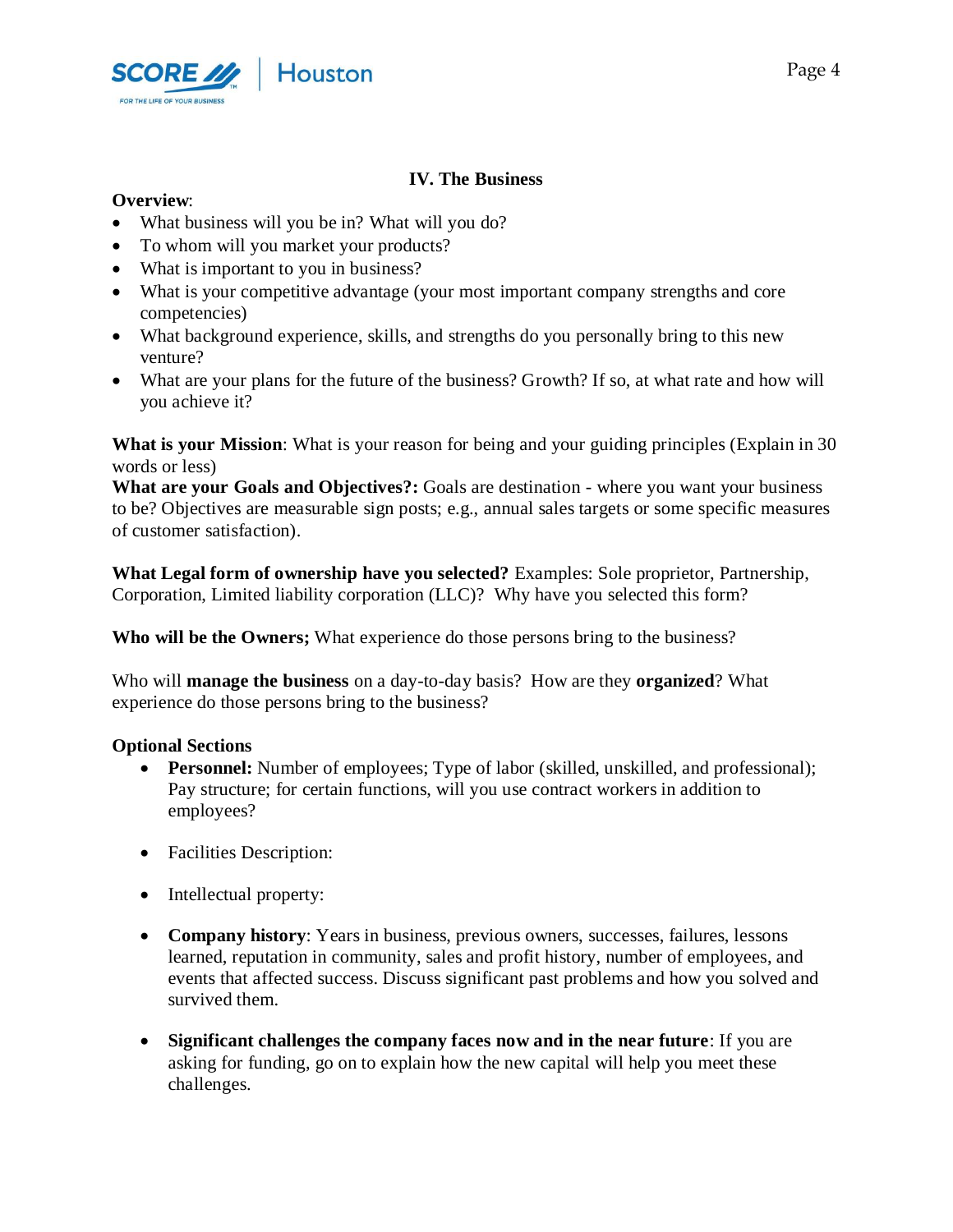

# **V. MARKETING**

## **Describe your Product or Services from your customers' point of view, i.e., benefits first then the features.**

- List all of your major products or services. For each product or service:
	- o Describe the benefits. That is, what will the product do for the customer?
	- o Describe the most important features. What is special about it?
	- o Answer the Question "Why will someone buy from me and not my competitors?"

Note the difference between features and benefits, and think about them.

For example, a house that provides shelter and lasts a long time is made with certain materials and to a certain design; those are its features.

Its benefits include pride of ownership, financial security, providing for the family, and inclusion in a neighborhood.

You build features into your product so that you can sell the benefits. Many times benefits include the after-sale services you will you offer; e.g., delivery, warranty, service contracts, support, follow-up, and refund policy.

## **What are the facts about your industry?**

- Total size of your market?
- Current demand in target market?
- Trends in target market—growth, consumer preferences, product development?
- Growth potential and opportunity for a business of your size?
- Barriers to entry do you face in entering this market with your new company?
- Effects of the following changes on your company?
	- o Technology; Government regulations; Economy; In your industry

## **What is your Niche?**

- In one short paragraph, define your niche (your unique corner of the market)
- What percent share of the market will you have? (This is important only if you think you will be a major factor in the market.)
- Who are your targeted customers, their characteristics, and their geographic locations?

#### **What is your competitive advantage?**

- What products and companies will compete with you? (List your major competitors)
- Will they compete with you across the board, or just for certain products, certain customers, or in certain locations?
- Will you have important indirect competitors? (How will your products or services compare with the competition?)
- What are your competitive advantages and disadvantages compared to your main competitors?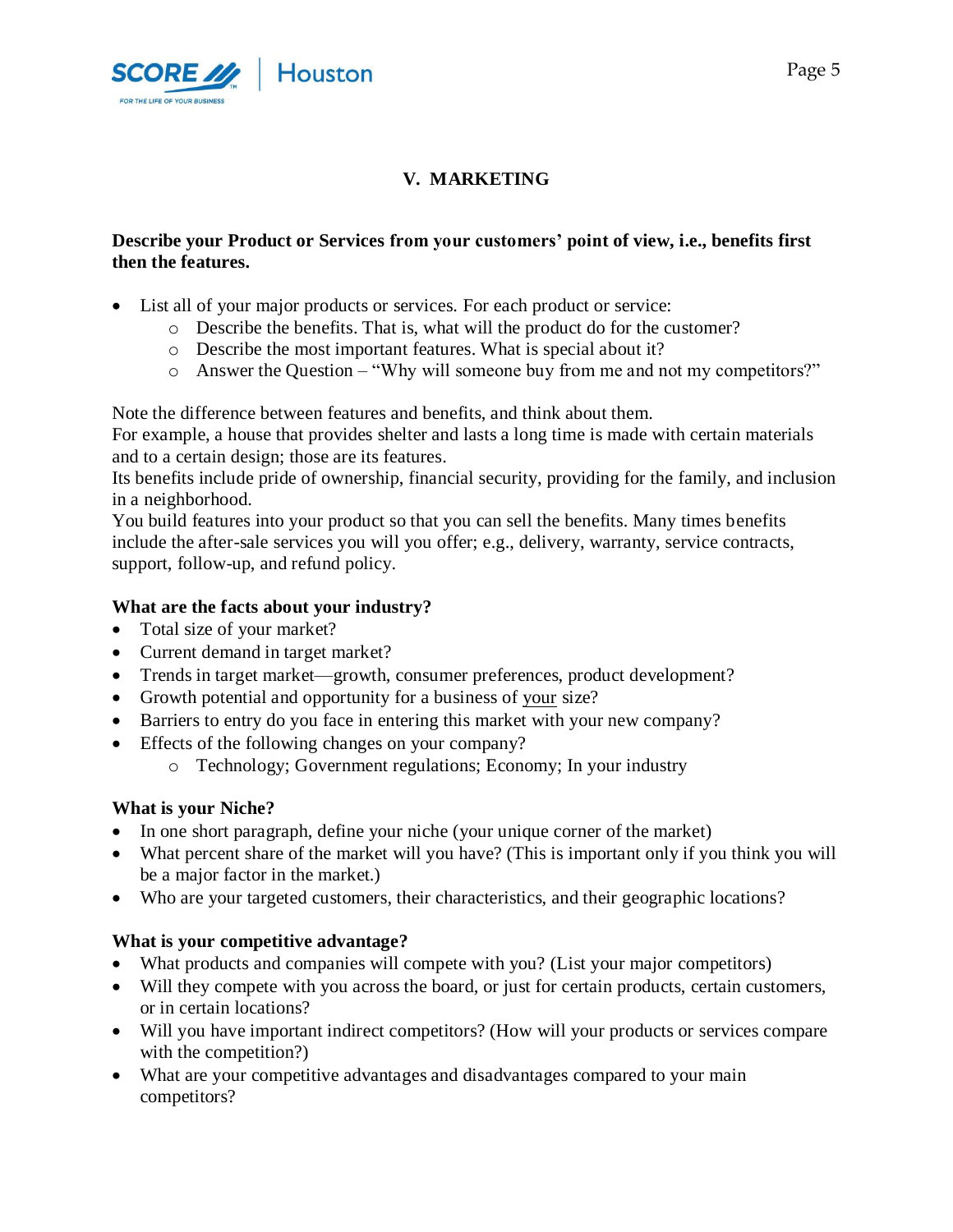

#### **Marketing Strategies**

#### **Selling Strategy and Distribution Channels:**

How do you sell your products or services? E.g., Online, brick and mortar, both? Wholesale or retail? Own sales force or contract?

**Location Strategy if necessary:** If you are going to have a brick and mortar location, describe first

- Why do you need a physical location?
- Will it be located near your competitors (like car dealers or fast food restaurants) or distant (like convenience food stores)?
- What will it look like? (Describe the locations of production, sales, storage areas, and buildings).
- Will customers have easy access to your buildings? (walk in, parking, freeway, airport, railroad, and shipping).
- Will it meet your customers' expectations?
- Will you lease or own your premises?
- What are your business hours?
- *If you are trying to get an expansion loan, include a drawing or layout of your proposed facility.*
- *Cost: Estimate your occupation expenses, including rent, but also including maintenance, utilities, insurance, and initial remodeling costs to make the space suit your needs. These numbers will become part of your financial plan.*

#### **Pricing Strategy**

What is your method or methods of setting prices?

Does your pricing strategy fit with what was revealed in your competitive analysis? How do your prices compare with those of the competition? Higher? Lower? Why? How important is price as a competitive factor? (Do your intended customers really make their purchase decisions mostly on price?)

What will be your customer service and credit policies?

#### **Buying Strategy**

- Who are your key suppliers for each major product?
- What are their Credit and delivery policies (e.g., will they allow consignment or extend credit?)
- How long have they been in business? Are they reliable?

#### **Promotion Strategy**

How will you get the word out to customers?

What image do you want to project? How do you want customers to see you?

Are you planning to use paid advertising? What media, why, and how often? Why this mix and not some other?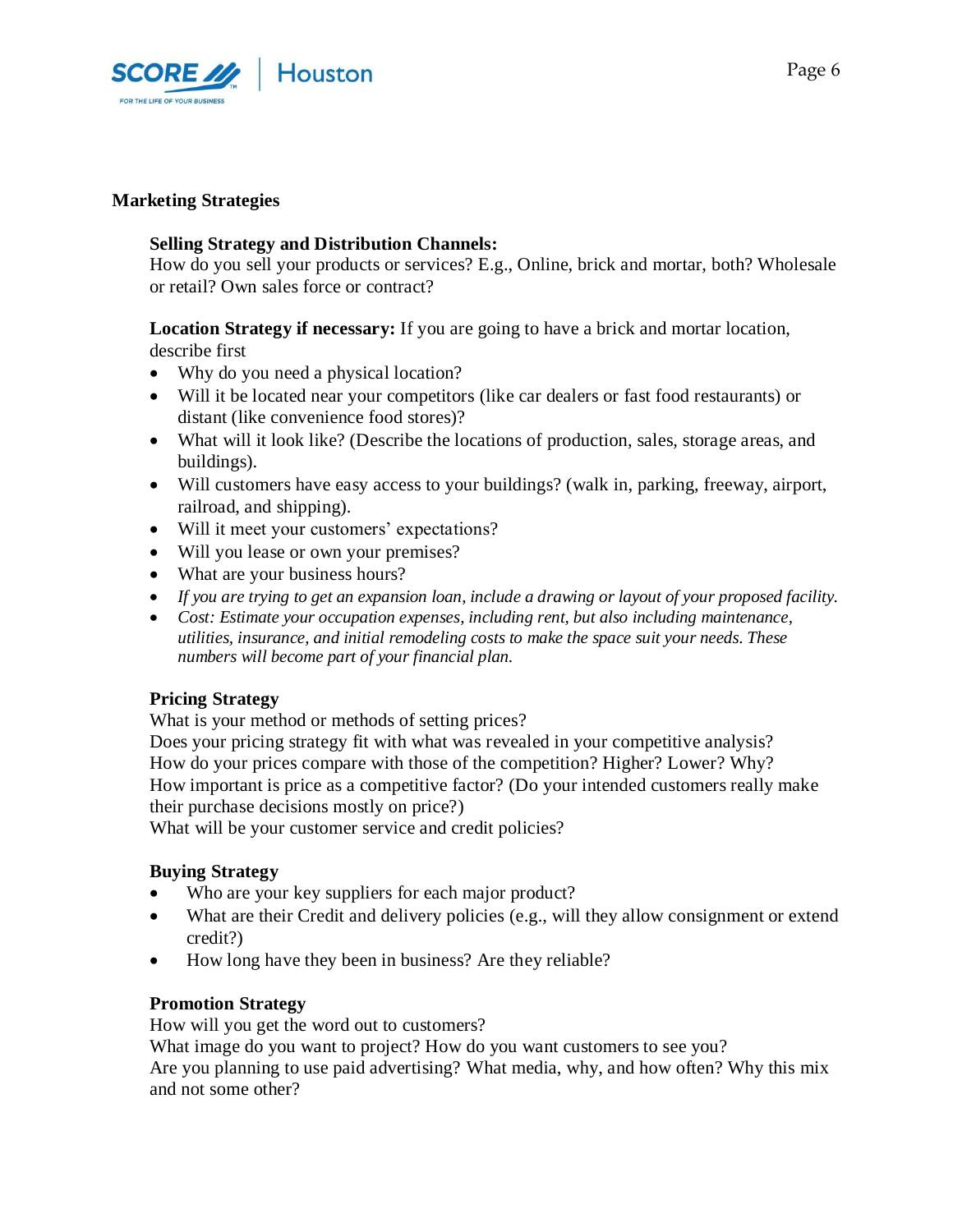

Have you identified low-cost methods to get the most out of your promotional budget? Examples: trade shows, presentations, blogs, social media, dealer incentives, word of mouth (how will you stimulate it?), and network of friends or professionals.

**Promotional Budget:** How much will you spend on the items listed above?

#### **Sales Forecast**

Now that you have described your products, services, customers, markets, and marketing plans in detail, it's time to attach some numbers to your plan. The forecast should be based on your historical sales, the marketing strategies that you have just described, your market research, and industry data, if available.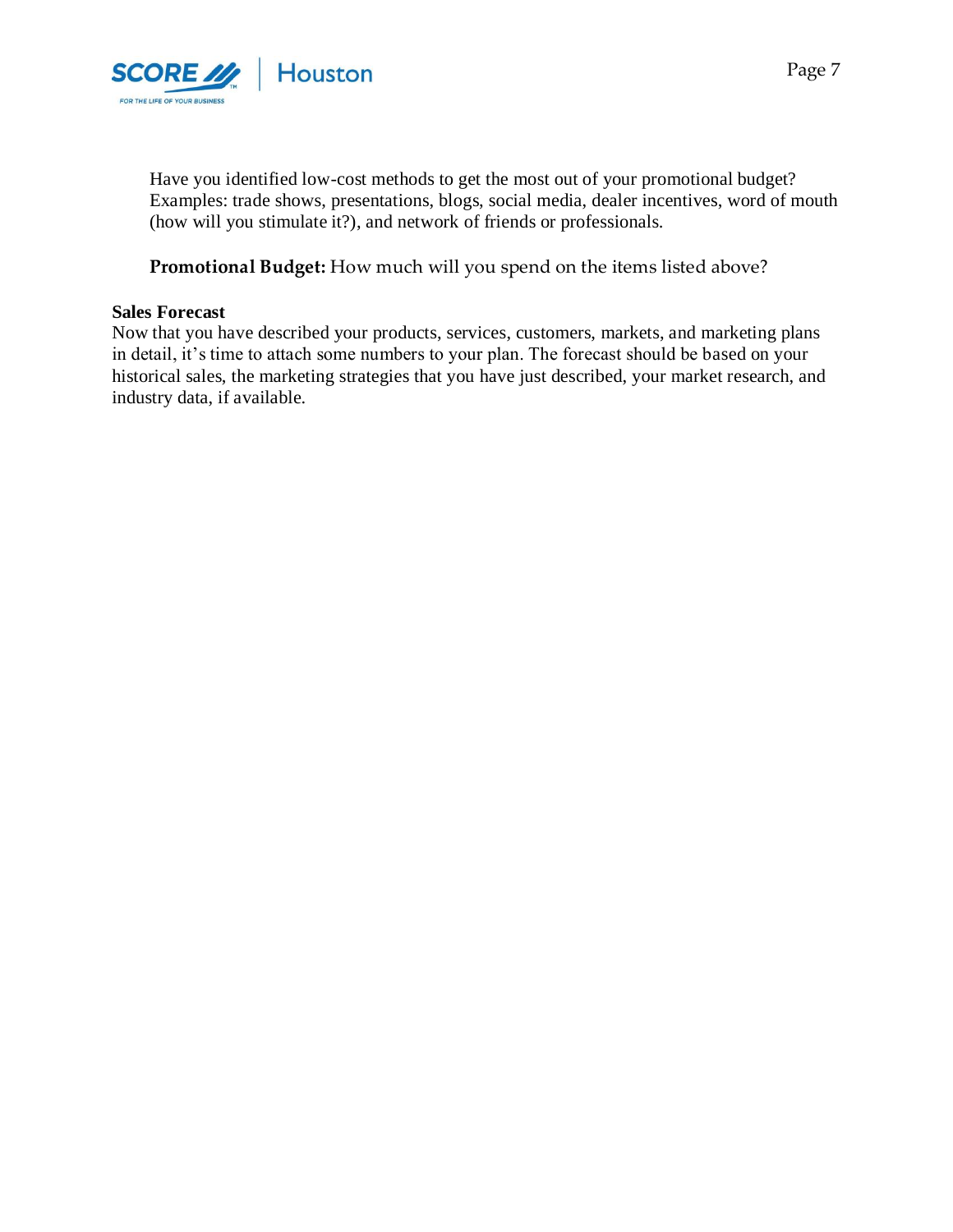

## **VI. Financial Data**

## **A. Startup Costs**

| Building / Real Estate         |  |
|--------------------------------|--|
| <b>Leasehold Improvements</b>  |  |
| Capital Equipment              |  |
| Location / Admin Expenses      |  |
| <b>Opening Inventory</b>       |  |
| Advertising / Promo Expenses   |  |
| Other Expenses                 |  |
| Contingency Fund               |  |
| <b>Working Capital Reserve</b> |  |
| <b>Total Startup Expenses</b>  |  |

**Capital Equipment List:** List of all business equipment the company owns or plans to purchase, including cost and current value.

#### **B. Sources and Applications of Funding**

Explain how the business is being financed and planned uses for new equity investment and debt. If you intend using this plan to present to lenders, include:

- Amount of loan
- How the funds will be used
- What this will accomplish—how will it make the business stronger?
- Requested repayment terms (number of years to repay). You will probably not have much negotiating room on interest rate but may be able to negotiate a longer repayment term, which will help cash flow.

#### **C. Cash Flow Projections** (Use the attached Excel template)

Statement of projected cash received from sales and other sources minus actual cash outlays.

Three year projection: monthly for the first year, annual thereafter.

Include explanation of assumptions used in preparing the projection.

If already in business, provide last year (or two if available) of history as a basis for the forecast.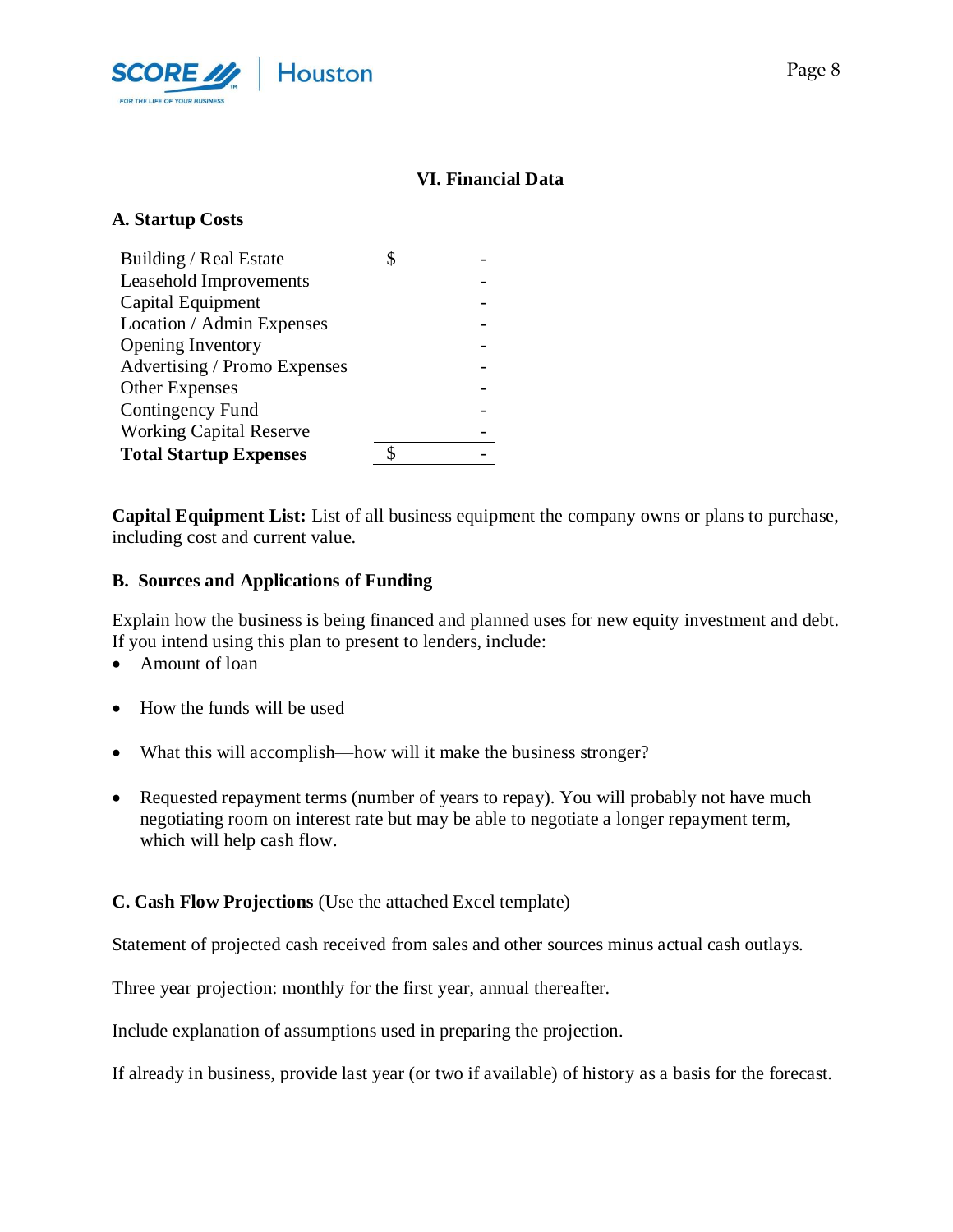

## **Optional Sections**

**D. Balance Sheet:** Current statement of the business's assets and liabilities

#### **E. Income Projections**

#### **G. Financial History**

For existing businesses, include balance sheets, income statements, and tax returns for the last three years.

Include a debt schedule in the following format for each note payable on your most recent balance sheet.

If primary owners own or have owned another business include the same information for that business.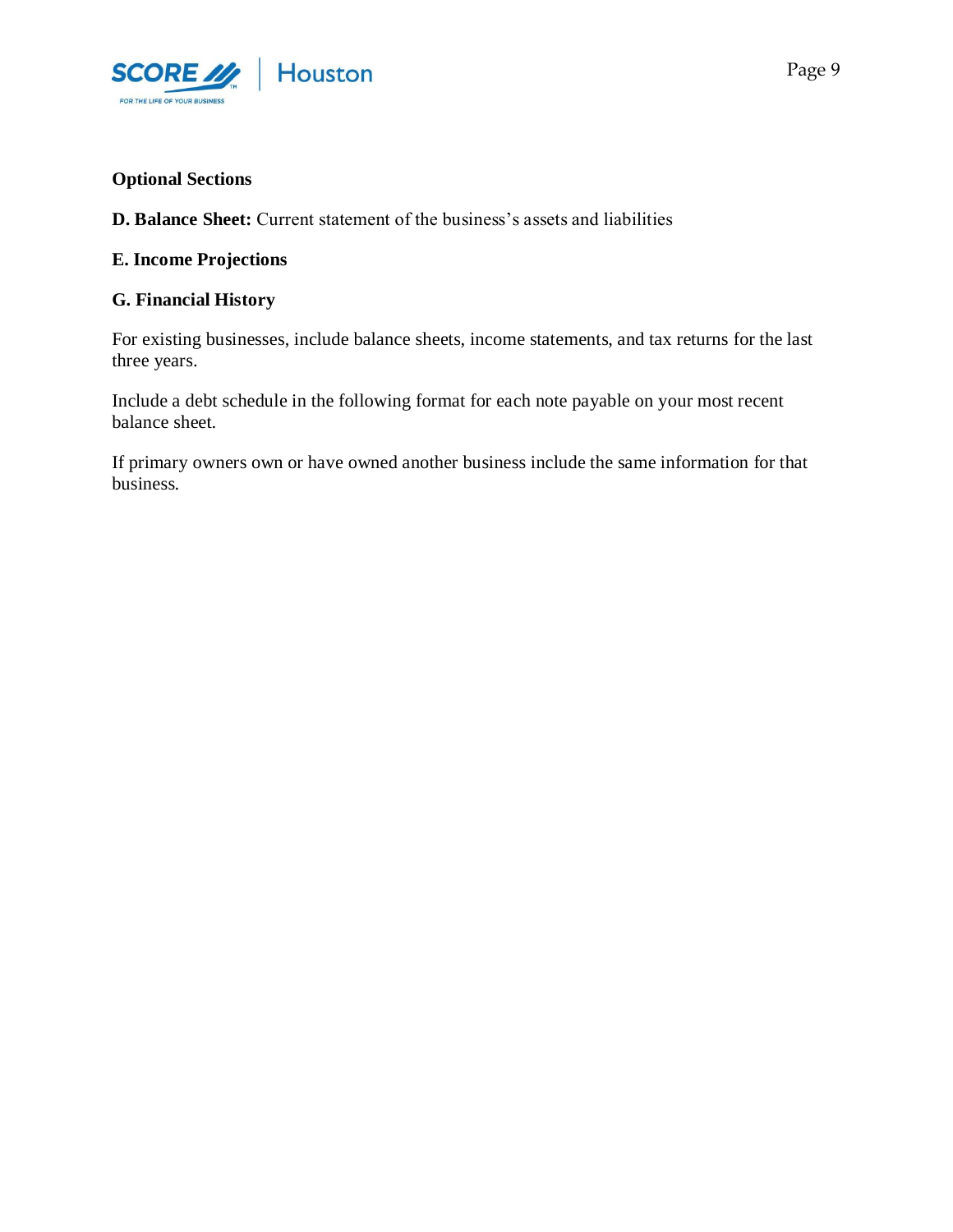

# Enter Company Name Here **Fiscal Year Begins:**

|                                     | <b>Pre-Startup</b> |                |                |                |                |             |                |                |                |                |                |               |                |
|-------------------------------------|--------------------|----------------|----------------|----------------|----------------|-------------|----------------|----------------|----------------|----------------|----------------|---------------|----------------|
|                                     | <b>EST</b>         | $Jan-14$       | Feb-14         | Mar-14         | Apr-14         | May-14      | <b>Jun-14</b>  | <b>Jul-14</b>  | Aug-14         | Sep-14         | Oct-14         | <b>Nov-14</b> | <b>Dec-14</b>  |
| Cash on Hand (beginning of          |                    |                |                |                |                |             |                |                |                |                |                |               |                |
| month)                              |                    | $\overline{O}$ | $\mathbf 0$    | $\overline{0}$ | $\overline{0}$ | $\mathbf 0$ | $\overline{0}$ | $\overline{0}$ | $\overline{0}$ | 0              | $\overline{0}$ | $\mathbf 0$   | $\overline{O}$ |
|                                     |                    |                |                |                |                |             |                |                |                |                |                |               |                |
| <b>CASH RECEIPTS</b>                |                    |                |                |                |                |             |                |                |                |                |                |               |                |
| Number of                           |                    |                |                |                |                |             |                |                |                |                |                |               |                |
| Customers                           |                    |                |                |                |                |             |                |                |                |                |                |               |                |
| Average sales \$/customer           |                    |                |                |                |                |             |                |                |                |                |                |               |                |
| <b>Cash Sales</b>                   |                    |                |                |                |                |             |                |                |                |                |                |               |                |
|                                     |                    | $\Omega$       | $\mathbf 0$    | 0              | $\overline{0}$ | $\mathbf 0$ | $\overline{0}$ | $\overline{0}$ | $\mathbf 0$    | 0              | $\overline{0}$ | 0             | $\Omega$       |
| Other Income                        |                    |                |                |                |                |             |                |                |                |                |                |               |                |
| Loan/ other cash inj.               |                    |                |                |                |                |             |                |                |                |                |                |               |                |
|                                     |                    |                |                |                |                |             |                |                |                |                |                |               |                |
| <b>TOTAL CASH RECEIPTS</b>          | $\Omega$           | $\mathbf 0$    | $\overline{0}$ | $\overline{0}$ | $\overline{0}$ | $\mathbf 0$ | $\mathbf{0}$   | $\overline{0}$ | $\overline{0}$ | $\overline{0}$ | $\overline{0}$ | $\mathsf 0$   | $\overline{0}$ |
| <b>Total Cash Available (before</b> |                    |                |                |                |                |             |                |                |                |                |                |               |                |
| cash out)                           | $\Omega$           | 0              | $\mathbf 0$    | $\overline{0}$ | $\overline{0}$ | $\mathbf 0$ | $\overline{0}$ | $\mathbf{0}$   | $\overline{0}$ | $\Omega$       | $\overline{0}$ | $\mathbf 0$   | $\Omega$       |
|                                     |                    |                |                |                |                |             |                |                |                |                |                |               |                |
| <b>CASH PAID OUT</b>                |                    |                |                |                |                |             |                |                |                |                |                |               |                |
|                                     |                    |                |                |                |                |             |                |                |                |                |                |               |                |
|                                     |                    |                |                |                |                |             |                |                |                |                |                |               |                |
| Purchases (as % of cash sales)      |                    |                |                |                |                |             |                |                |                |                |                |               |                |
| Other Purchases (specify)           |                    |                |                |                |                |             |                |                |                |                |                |               |                |
| Wages                               |                    |                |                |                |                |             |                |                |                |                |                |               |                |
| Outside services                    |                    |                |                |                |                |             |                |                |                |                |                |               |                |
| Supplies                            |                    |                |                |                |                |             |                |                |                |                |                |               |                |
| Repairs & maintenance               |                    |                |                |                |                |             |                |                |                |                |                |               |                |
| Advertising                         |                    |                |                |                |                |             |                |                |                |                |                |               |                |
| Car, delivery & travel              |                    |                |                |                |                |             |                |                |                |                |                |               |                |
| Accounting & legal                  |                    |                |                |                |                |             |                |                |                |                |                |               |                |
| Rent                                |                    |                |                |                |                |             |                |                |                |                |                |               |                |
| Telephone                           |                    |                |                |                |                |             |                |                |                |                |                |               |                |
| <b>Utilities</b>                    |                    |                |                |                |                |             |                |                |                |                |                |               |                |
| Insurance                           |                    |                |                |                |                |             |                |                |                |                |                |               |                |
| Taxes (real estate, etc.)           |                    |                |                |                |                |             |                |                |                |                |                |               |                |
| Interest                            |                    |                |                |                |                |             |                |                |                |                |                |               |                |
| Other expenses (specify)            |                    |                |                |                |                |             |                |                |                |                |                |               |                |
| Miscellaneous                       |                    |                |                |                |                |             |                |                |                |                |                |               |                |
| <b>SUBTOTAL</b>                     | $\Omega$           | $\Omega$       | $\Omega$       | $\Omega$       | $\overline{0}$ | $\Omega$    | $\Omega$       | $\Omega$       | $\Omega$       | $\Omega$       | $\Omega$       | $\Omega$      |                |
| Loan principal payment              |                    |                |                |                |                |             |                |                |                |                |                |               |                |
| Capital purchase (specify)          |                    |                |                |                |                |             |                |                |                |                |                |               |                |
| Initial Inventory and increase to   |                    |                |                |                |                |             |                |                |                |                |                |               |                |
| keep up with sales growth           |                    |                |                |                |                |             |                |                |                |                |                |               |                |
| Other startup costs                 |                    |                |                |                |                |             |                |                |                |                |                |               |                |
| Reserve and/or Escrow               |                    |                |                |                |                |             |                |                |                |                |                |               |                |
| Owners' Withdrawal                  |                    |                |                |                |                |             |                |                |                |                |                |               |                |
| <b>TOTAL CASH PAID OUT</b>          | $\overline{0}$     | $\overline{0}$ | $\mathbf 0$    | 0              | $\overline{0}$ | $\mathbf 0$ | $\overline{0}$ | $\mathbf 0$    | $\overline{0}$ | 0              | $\overline{0}$ | $\mathbf 0$   | $\Omega$       |
|                                     |                    |                |                |                |                |             |                |                |                |                |                |               |                |
| Cash Position (end of month)        | $\Omega$           | $\overline{0}$ | $\Omega$       | $\Omega$       | $\overline{0}$ | $\mathbf 0$ | $\Omega$       | $\overline{0}$ | $\mathbf{0}$   | $\Omega$       | $\overline{0}$ | $\mathbf 0$   | $\Omega$       |